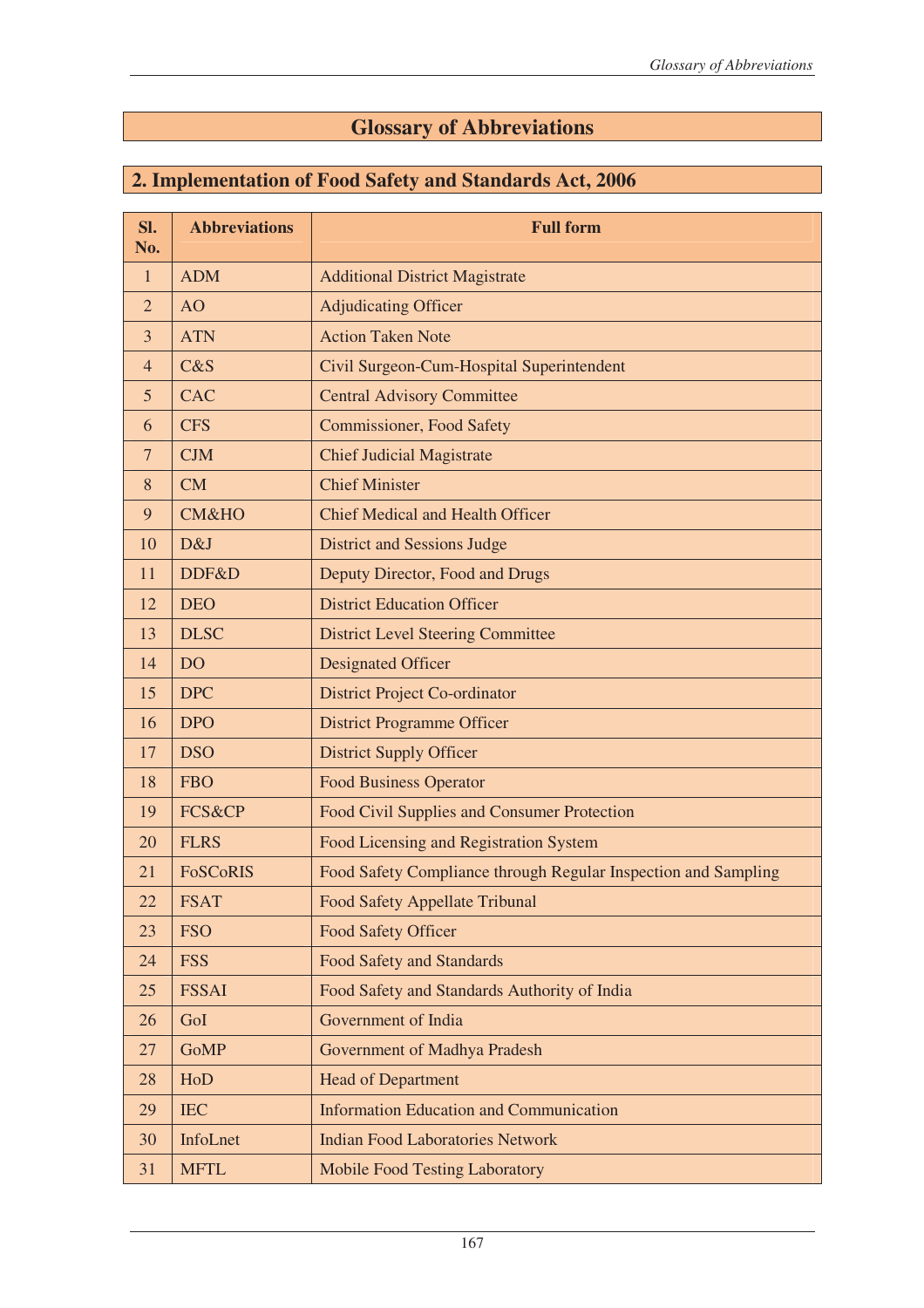| Sl.<br>No. | <b>Abbreviations</b> | <b>Full form</b>                                                    |
|------------|----------------------|---------------------------------------------------------------------|
| 32         | <b>MIS</b>           | <b>Management Information System</b>                                |
| 33         | <b>NABL</b>          | National Accreditation Board for Testing and Calibration Laboratory |
| 34         | <b>PH&amp;FWD</b>    | <b>Public Health and Family Welfare Department</b>                  |
| 35         | <b>PS</b>            | <b>Principal Secretary</b>                                          |
| 36         | <b>SDO</b>           | <b>Sub Divisional Officer</b>                                       |
| 37         | <b>SFL</b>           | <b>State Food Laboratory</b>                                        |
| 38         | <b>SHG</b>           | <b>Self Help Group</b>                                              |
| 39         | <b>SLSC</b>          | <b>State Level Steering Committee</b>                               |
| 40         | <b>SRSWOR</b>        | <b>Simple Random Sampling Without Replacement</b>                   |
| 41         | W&CDD                | Women and Child Development Department                              |

## **3.1 Creation, Maintenance and Utilisation of Sports Infrastructure**

| Sl.<br>No.     | <b>Abbreviations</b> | <b>Full form</b>                                       |
|----------------|----------------------|--------------------------------------------------------|
| $\mathbf{1}$   | <b>DSYW</b>          | Department of Sports and Youth Welfare                 |
| $\overline{2}$ | PIU                  | <b>Project Implementing Units</b>                      |
| 3              | <b>CPA</b>           | <b>Capital Project Administration</b>                  |
| $\overline{4}$ | <b>RES</b>           | <b>Rural Engineering Services</b>                      |
| 5              | <b>PWD</b>           | <b>Public Works Department</b>                         |
| 6              | <b>MPLUN</b>         | Madhya Pradesh Laghu Udyog Nigam                       |
| $\overline{7}$ | <b>GoMP</b>          | Government of Madhya Pradesh                           |
| 8              | <b>ACS/PS</b>        | <b>Additional Chief Secretary/ Principal Secretary</b> |
| 9              | <b>DSO</b>           | District Sports and Youth Welfare Officer              |
| 10             | <b>MPFC</b>          | Madhya Pradesh Financial Code                          |
| 11             | <b>FR</b>            | <b>Financial Rules</b>                                 |
| 12             | <b>MPTC</b>          | Madhya Pradesh Treasury Code                           |
| 13             | <b>MPWD</b>          | <b>Madhya Pradesh Works Department</b>                 |
| 14             | <b>IRC</b>           | <b>Indian Road Congress</b>                            |
| 15             | <b>PRDD</b>          | Panchayat and Rural Development Department             |
| 16             | <b>MIS</b>           | <b>Management Information Systems</b>                  |
| 17             | <b>CM</b>            | <b>Chief Minister</b>                                  |
| 18             | <b>NAC</b>           | <b>National Advisory Council</b>                       |
| 19             | <b>MHRD</b>          | Ministry of Human Resource Development                 |
| 20             | <b>ST</b>            | <b>Scheduled Tribes</b>                                |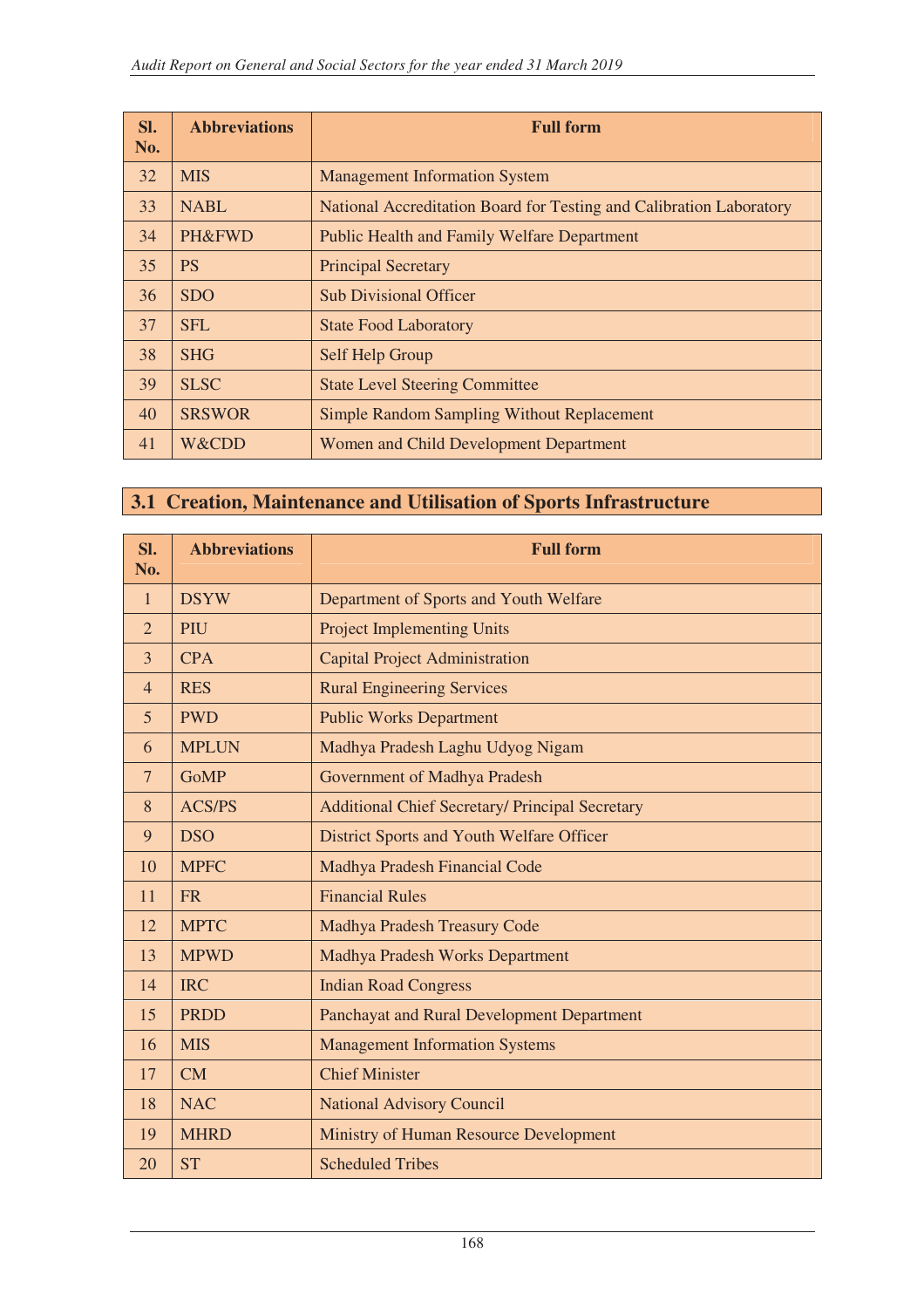| SI.<br>No. | <b>Abbreviations</b> | <b>Full form</b>                          |
|------------|----------------------|-------------------------------------------|
| 21         | AA                   | <b>Administrative Approval</b>            |
| 22         | <b>TS</b>            | <b>Technical Sanction</b>                 |
| 23         | <b>SOR</b>           | <b>Schedule of Rates</b>                  |
| 24         | GoI                  | Government of India                       |
| 25         | <b>NOC</b>           | No Objection Certificate                  |
| 26         | Sqm                  | <b>Square Meter</b>                       |
| 27         | <b>SS</b>            | <b>Sanctioned Strength</b>                |
| 28         | <b>PIP</b>           | Person in Position                        |
| 29         | <b>STC</b>           | <b>Sports Training Centre</b>             |
| 30         | <b>NPP</b>           | Nagar Palika Parishad                     |
| 31         | <b>HR</b>            | <b>Human Resources</b>                    |
| 32         | CP&OH                | Contractor Profit and Over head charges   |
| 33         | <b>FIH</b>           | <b>Federation of International Hockey</b> |

## **3.2 Human Resource Management in Home (Police) Department**

| Sl.<br>No.     | <b>Abbreviations</b> | <b>Full form</b>                           |
|----------------|----------------------|--------------------------------------------|
|                |                      |                                            |
| $\mathbf{1}$   | <b>ADG</b>           | <b>Additional Director General</b>         |
| $\overline{2}$ | <b>AJK</b>           | Anusuchit Jati Kalyan                      |
| 3              | <b>ASI</b>           | <b>Assistant Sub Inspector</b>             |
| $\overline{4}$ | <b>ASP</b>           | <b>Additional Superintendent of Police</b> |
| 5              | <b>BPR&amp;D</b>     | Bureau of Police Research and Development  |
| 6              | CC                   | <b>Company Commander</b>                   |
| 7              | <b>CSP</b>           | <b>City Superintendent of Police</b>       |
| 8              | <b>DCB</b>           | <b>District Crime Branch</b>               |
| 9              | <b>DGP</b>           | <b>Director General of Police</b>          |
| 10             | <b>DIG</b>           | <b>Deputy Inspector General</b>            |
| 11             | <b>DSP</b>           | Deputy Superintendent of Police            |
| 12             | <b>FSL</b>           | <b>Forensic Science Laboratory</b>         |
| 13             | GoI                  | Government of India                        |
| 14             | <b>GoMP</b>          | Government of Madhya Pradesh               |
| 15             | <b>HC</b>            | <b>Head Constable</b>                      |
| 16             | IG                   | <b>Inspector General</b>                   |
| 17             | <b>IGP</b>           | <b>Inspector General of Police</b>         |
| 18             | <b>IPC</b>           | <b>Indian Penal Code</b>                   |